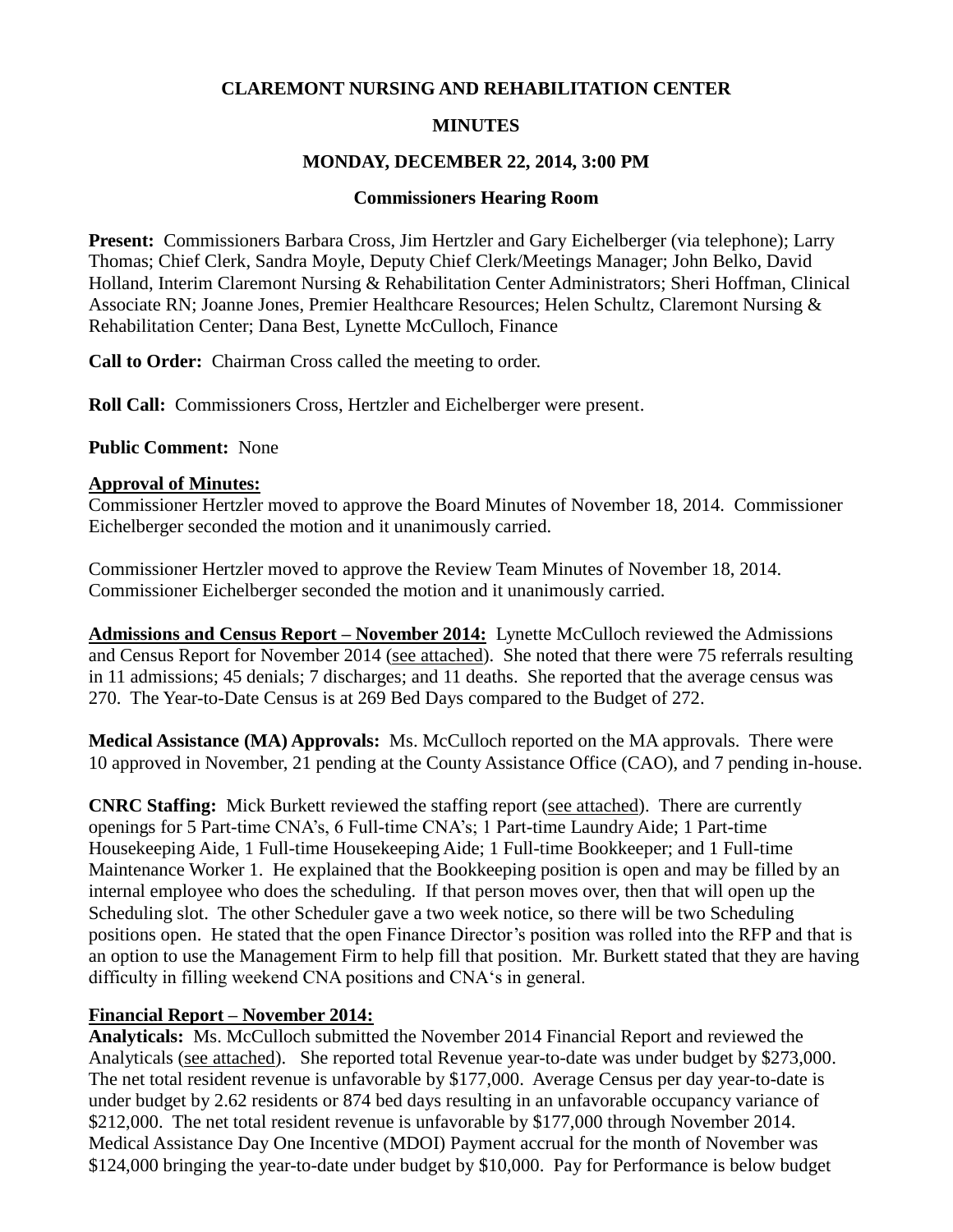by \$55,000; however, other revenues have been received from Medical Assistance resulting in a positive variance of \$31,000. Total Operating Expenses were favorable to budget by \$678,000. Salaries are favorable by \$400,000; Benefits are favorable to budget by \$215,000. Operating expenses are favorable to adjusted budget by \$63,000.

**Accounts Receivable:** Ms. McCulloch reported that last month Accounts Receivable was low at \$2.6 Million because we received two Medical Assistance payments in one month. There was discussion on an issue regarding a large balance due to the Nursing Home. It has been reduced from \$54,000 to \$33,000 and they are applying for a hardship waiver to reduce the \$33,000 down even further. The situation is in the District Attorney's Office at the moment. Chief Clerk Thomas asked Ms. McCulloch to send District Attorney Freed an email to check on the status.

**NHPPD/Census Trend:** Ms. McCulloch reported the Nursing Hours per Patient Day (NHPPD) is currently running .03 favorable year-to-date at 3.42 vs. a goal of 3.45.

# **Other Business/Discussion:**

**RFP for Management of CNRC:** Chief Clerk Thomas stated that the deadline for the RFP for the Management of CNRC was December 19, 2014 and there were four organizations that responded. There will be a Work Group that will meet on December 23, 2014 to begin the process of establishing criteria about the process on which to evaluate the responses. The Work Group will consist of the Chief Clerk, an individual from CNRC on the financial side, one individual from CNRC on the care side, the Controller's Office, Human Resources, the Aging Office, and the Dana Best, Finance Director.

**Rehab Unit Update – Construction:** Mr. Lopp reported that the Rehab Unit construction is going well. The Rehab Project Life Safety Inspection was held on December 17, 2014, and they combined that with an overall building inspection. One issue that was found was the locks on the privacy doors in the bathrooms were a two-step lock instead of a required one-step lock. Mr. Lopp stated that they are working with the architect to resolve the problem. Mr. Lopp discussed the HVAC and the computerized system at the Nursing Home. The cooling system is outdated and is in need of an upgrade. Siemens gave a proposed cost of \$400,000 and the proposal is good until February 15, 2015. Mr. Lopp stated that the proposal will be brought before a Commissioners' meeting for approval. Ms. McCulloch reported that at this point, the Rehab Project was running about \$80,000 under budget.

## **Rehab Unit Update – Marketing:**

- **Fictitious Name Filing:** Helen Schultz reported on the fictitious name filing for the name of "Transitions at Claremont" as the name for the new Rehab Center Unit. She indicated that they are in the process of submitting the fictitious name filing to the State. She reported that their law firm, McNees, Wallace and Nurick did a review on the name for the trademark and did not foresee any issues with using it for the new Rehab Center.
- **Open House Plans:** Ms. Schultz reported that on the two Open Houses set for the New Rehab Center Unit. The first Open House will be held on January 14, 2015, 5:00 pm – 7:00 pm for the VIP's. It will be a winter theme and the vendor for the catering will be Letort View Catering. The invitations were done in-house and will be sent out by January 5, 2015. The second Open House will be held on January 15, 1:00 pm – 3:00 pm for the public, with a light snack menu.
- **Artwork:** There was discussion on the artwork to decorate the new Rehab Unit. Ms. Schultz stated that they were going with a suggestion made originally to use the vendor, Direct Supply. Commissioner Cross asked if there was any thought about using local artists' works. Mr. Belko stated that they had talked about consignment art, but it was felt by the group that they would like to get something that fits into the theme with the unit and color schemes.